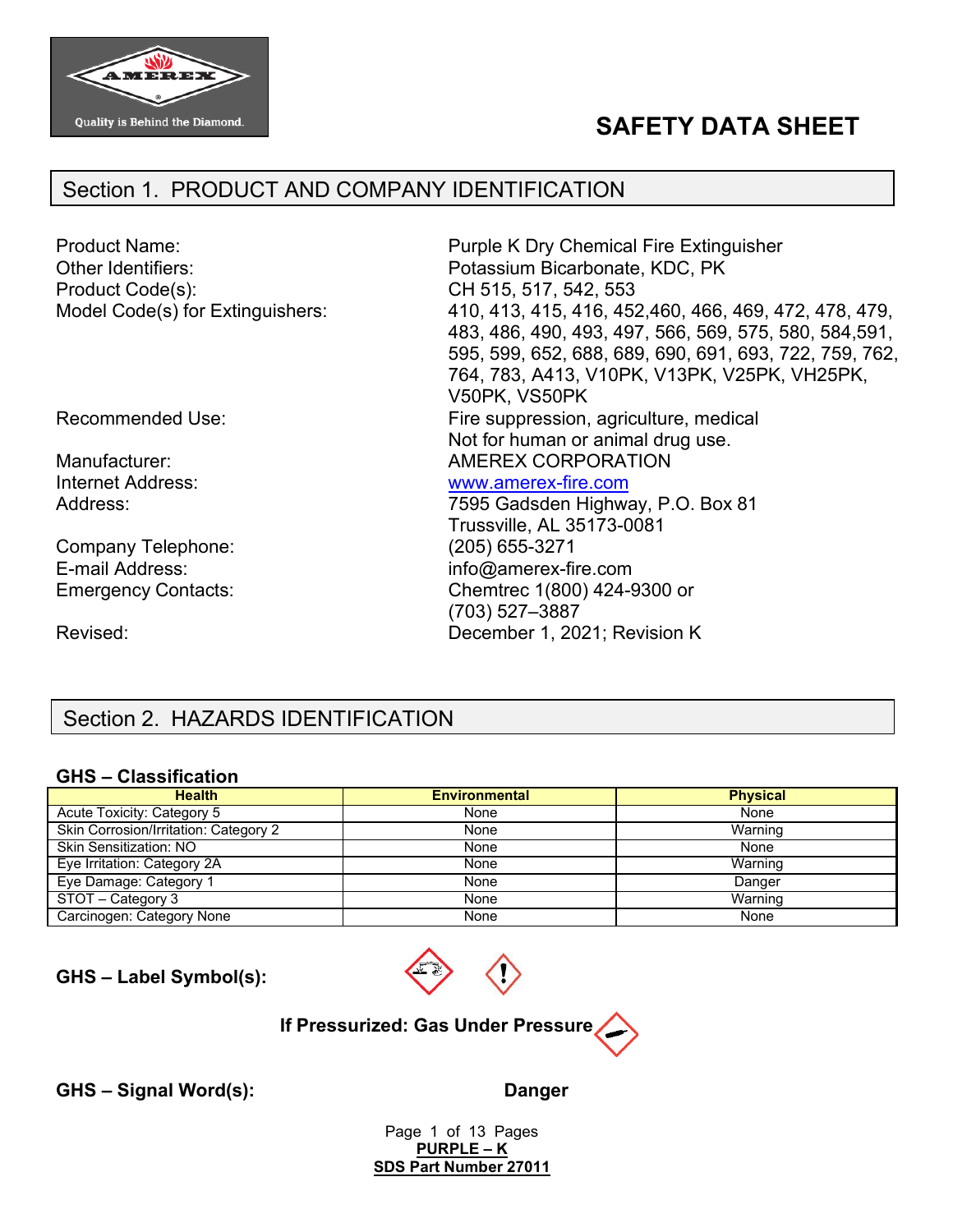**Other Hazards Not Resulting in Classification:** Mica may contain small quantities of quartz (crystalline silica). Prolonged exposure to respirable crystalline silica dust at concentrations exceeding the occupational exposure limits may increase the risk of developing a disabling lung disease known as silicosis. IARC found limited evidence for pulmonary carcinogenicity of crystalline silica in humans. In the case of normal use of this product, exposure to silica should be nil.

The attapulgite clay used in this product is not considered to be carcinogenic to animals or humans.

| <b>GHS Hazard</b>     | <b>GHS Codes</b> | <b>Code Phrases</b>                                                                    |
|-----------------------|------------------|----------------------------------------------------------------------------------------|
| Physical              | H <sub>229</sub> | *- Contents under pressure; may explode if heated.                                     |
| <b>Health</b>         | H315             | Causes skin irritation.                                                                |
|                       | 318              | Causes serious eye damage.                                                             |
|                       | 319              | Causes serious eye irritation.                                                         |
|                       | 335              | May cause respiratory irritation.                                                      |
| Environmental         | None             |                                                                                        |
| <b>Precautionary:</b> |                  |                                                                                        |
| General               | P <sub>101</sub> | If medical advice is needed, have product container or label at hand.                  |
| Prevention            | P251             | Do not pierce or burn, even after use.                                                 |
|                       | 261              | Avoid breathing dust/fumes/gas/mist/vapours/spray.                                     |
|                       | 264              | Wash exposed skin thoroughly after handling.                                           |
|                       | 270              | Do not eat, drink or smoke when using this product.                                    |
|                       | 271              | Use Only outdoors or in a well-ventilated area.                                        |
|                       | 280              | Wear protective gloves/protective clothing/eye protection/face protection.             |
| Response              | P312             | Call a doctor if you feel unwell.                                                      |
|                       | 321              | Specific treatment (see Section 4. First Aid Measures).                                |
|                       | $302 + 352$      | IF ON SKIN: Wash with plenty of water.                                                 |
|                       | $304 + 340$      | IF INHALED: Remove person to fresh air and keep comfortable for breathing.             |
|                       | 305+351+338      | IF IN EYES: Rinse cautiously with water for several minutes. Remove contact lenses if  |
|                       |                  | present and easy to do - continue rinsing.                                             |
|                       | $332 + 313$      | If skin irritation occurs: Get medical advice/attention.                               |
|                       | 342+311          | If experiencing respiratory symptoms: Call a doctor.                                   |
|                       | $337 + 313$      | If eye irritation persists get medical advice/attention.                               |
|                       | 362              | If exposed or concerned, get medical advice/attention.                                 |
| Storage               | P403+233         | Store in a well-ventilated place. Keep container tightly closed.                       |
|                       | 405              | Store locked up.                                                                       |
|                       | 410+403          | *- Protect from sunlight. Store in well-ventilated place.                              |
| Disposal              | P <sub>501</sub> | Dispose of contents through a licensed disposal company. Contaminated container should |
|                       |                  | be disposed of as unused product.                                                      |

#### **GHS – Hazard Phrases**

\*- If under pressure

# Section 3. COMPOSITION/INFORMATION ON INGREDIENTS

| <b>Chemical Name</b>                       | EC No.    | <b>REACH Reg. No.</b> | CAS-No.    | Weight % |
|--------------------------------------------|-----------|-----------------------|------------|----------|
| Potassium Bicarbonate                      | 206-059-0 | 01-2119532640-48-0002 | 298-14-6   | $>35$    |
| (potassium hydrogen carbonate)-may contain |           |                       |            |          |
| minor calcium carbonate                    |           |                       |            |          |
| Calcium Carbonate                          | 215-279-6 | Not Available         | 1317-65-3  | >40      |
| Attapulgite clay                           | 601-805-5 | Not Available         | 12174-11-7 | >4       |
| Mica-                                      | <b>NA</b> | Not Available         | 12001-26-2 | >2       |
| potassium aluminum silicate                |           |                       |            |          |
| Silicone oil                               | <b>NA</b> | Not Available         | 63148-57-2 | < 0.5    |
| methyl hydrogen polysiloxane               |           |                       |            |          |
| Violet 23 pigment oxazine dye              | 228-767-9 | Not Available         | 6358-30-1  | < 0.2    |

Page 2 of 13 Pages **PURPLE – K SDS Part Number 27011**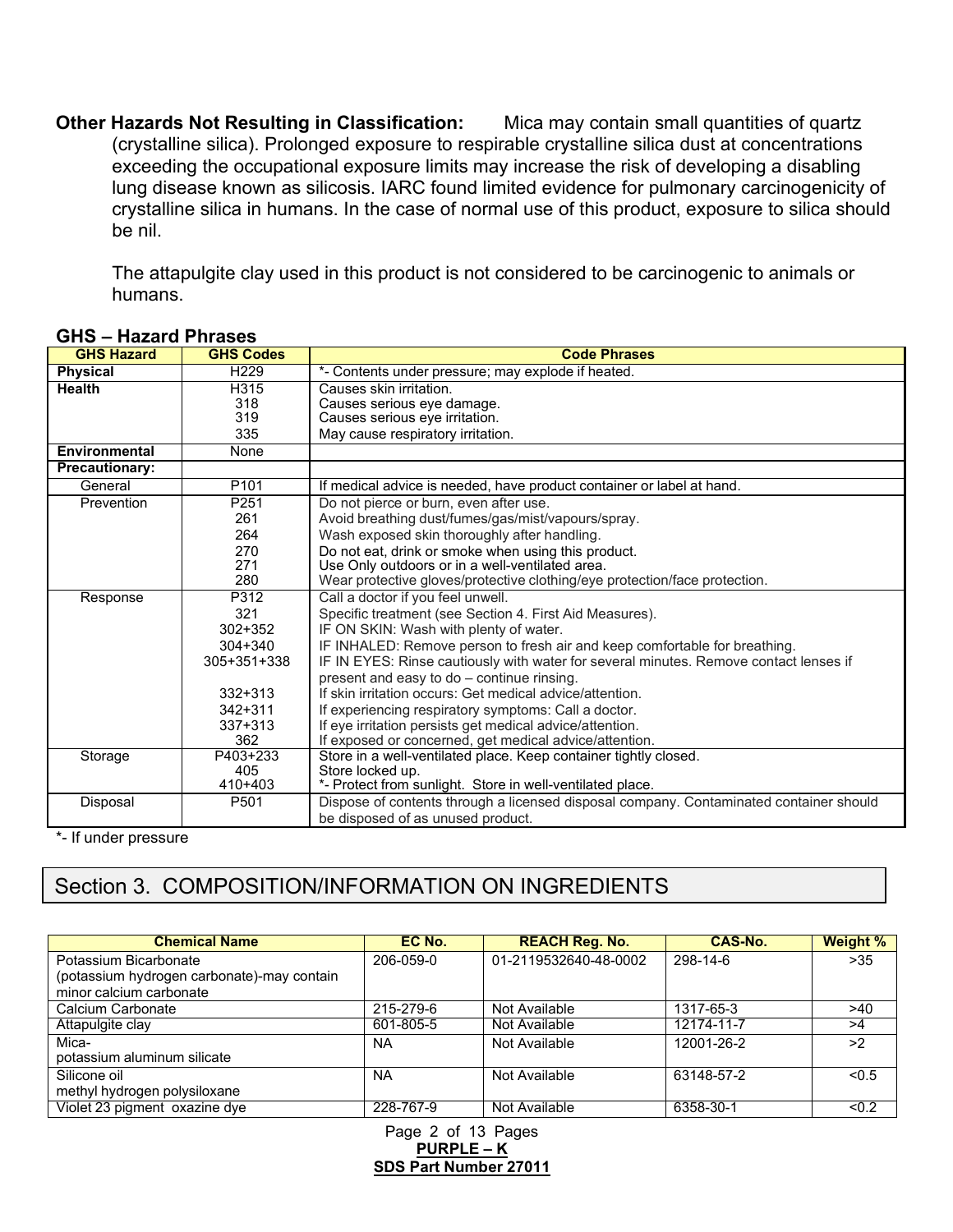Adverse health effects and symptoms: A mild irritant to the respiratory system, eyes, and skin. Symptoms may include coughing, shortness of breath, and irritation of the lungs, eyes, and skin. Ingestion, although unlikely, may cause gastric distress.

## Section 4. FIRST AID MEASURES

| Eye Exposure:               | Causes irritation. Can cause damage. Irrigate eyes<br>with water and repeat until pain free. Seek medical<br>attention if irritation continues, or if vision changes<br>occur.                                                                                                                                                                                                                                                                                                                                                                             |
|-----------------------------|------------------------------------------------------------------------------------------------------------------------------------------------------------------------------------------------------------------------------------------------------------------------------------------------------------------------------------------------------------------------------------------------------------------------------------------------------------------------------------------------------------------------------------------------------------|
| Skin Exposure:              | May cause skin irritation. In case of contact, wash<br>with plenty of soap and water. Seek medical attention<br>if irritation persists.                                                                                                                                                                                                                                                                                                                                                                                                                    |
| Inhalation:                 | May cause irritation, along with coughing. If<br>respiratory irritation or distress occurs remove victim<br>to fresh air. Seek medical attention if irritation<br>persists.                                                                                                                                                                                                                                                                                                                                                                                |
| Ingestion:                  | Overdose symptoms may include numbness or<br>tingling in hands or feet, uneven heart rate, paralysis,<br>feeling faint, chest pain or heavy feeling, pain<br>spreading to the arm or shoulder, nausea, sweating,<br>general ill feeling, or seizure (convulsions). If victim is<br>conscious and alert, give 2-3 glasses of water to<br>drink. If conscious, do not induce vomiting. Seek<br>immediate medical attention. Do not leave victim<br>unattended. To prevent aspiration of swallowed<br>product, lay victim on side with head lower than waist. |
| Medical conditions possibly |                                                                                                                                                                                                                                                                                                                                                                                                                                                                                                                                                            |
| aggravated by exposure:     | Inhalation of product may aggravate existing chronic<br>respiratory problems such as asthma, emphysema, or<br>bronchitis. Skin contact may aggravate existing skin<br>disease. Chronic overexposure may cause<br>pneumoconiosis ("dusty lung" disease).                                                                                                                                                                                                                                                                                                    |

# Section 5. FIRE-FIGHTING MEASURES

| <b>Flammable Properties:</b> |
|------------------------------|
| Flash Point:                 |

Not flammable Not determined

Page 3 of 13 Pages **PURPLE – K SDS Part Number 27011**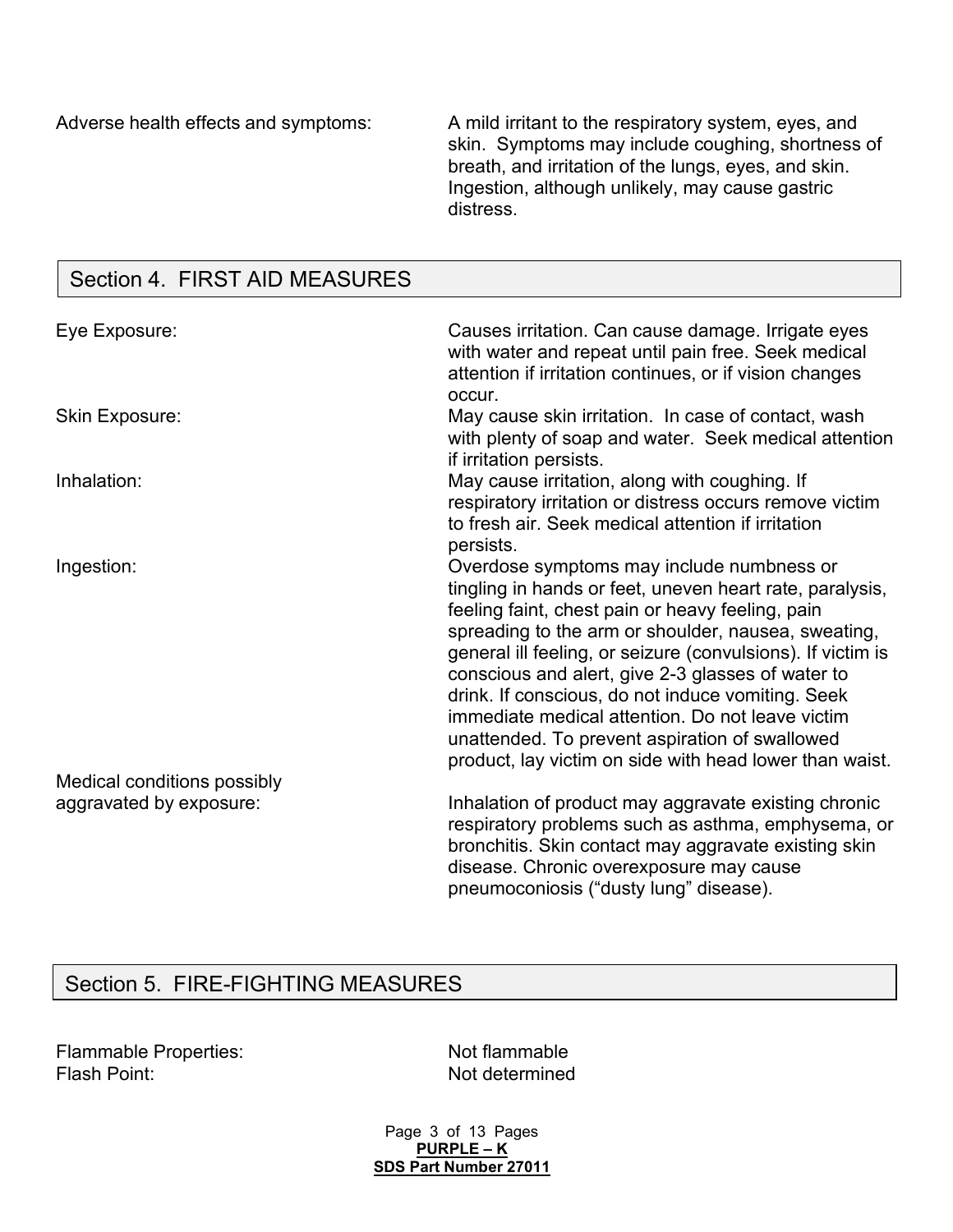Hazardous Combustion Products: Calcium and Carbon oxides Explosion Data:

Sensitivity to Mechanical Impact: Not sensitive Sensitivity to Static Discharge: Not sensitive<br>Unusual fire/explosion hazards: In a fire this n

Protective Equipment and

Suitable Extinguishing Media: Non-combustible. Use extinguishing media suitable for surrounding conditions.

> In a fire this material may decompose, releasing oxides of carbon and calcium, potassium and nitrogen, and CO2. Ignites when in contact with fluorine. (see Section 10).

Precautions for Firefighters: As in any fire, wear self-contained breathing apparatus (pressure-demand, NIOSH approved or equivalent), and full protective gear.

## Section 6. ACCIDENTAL RELEASE MEASURES

| <b>Personal Precautions:</b>    | Avoid contact with skin, eyes, and clothing.                                                                                                                                                                                                             |
|---------------------------------|----------------------------------------------------------------------------------------------------------------------------------------------------------------------------------------------------------------------------------------------------------|
| Personal Protective Equipment:  | Minimum - safety glasses, gloves, and a dust<br>respirator.                                                                                                                                                                                              |
| <b>Emergency Procedures:</b>    | <b>NA</b>                                                                                                                                                                                                                                                |
| <b>Methods for Containment:</b> | Prevent further leakage or spillage if safe to<br>do so.                                                                                                                                                                                                 |
| Methods for Clean Up:           | Avoid dust formation; clean up released material<br>using vacuum or wet sweep and shovel to minimize<br>generation of dust. Bag and transfer to properly<br>labeled containers. Ventilate area and wash spill site<br>after material pickup is complete. |
| Other:                          | If product is contaminated, use PPE and containment<br>appropriate to the nature of the most toxic chemical or<br>material in the mixture.                                                                                                               |

# Section 7. HANDLING AND STORAGE

| <b>Personal Precautions:</b>          | Use appropriate PPE when handling or maintaining<br>equipment, and wash thoroughly after handling (see<br>Section 8).                                                                                                                  |
|---------------------------------------|----------------------------------------------------------------------------------------------------------------------------------------------------------------------------------------------------------------------------------------|
| Conditions for Safe Storage/Handling: | Keep product in original container or extinguisher.<br>Prevent falling. Do not allow near heat sources.<br>Contents may be under pressure – inspect<br>extinguisher consistent with product labeling to<br>ensure container integrity. |

Page 4 of 13 Pages **PURPLE – K SDS Part Number 27011**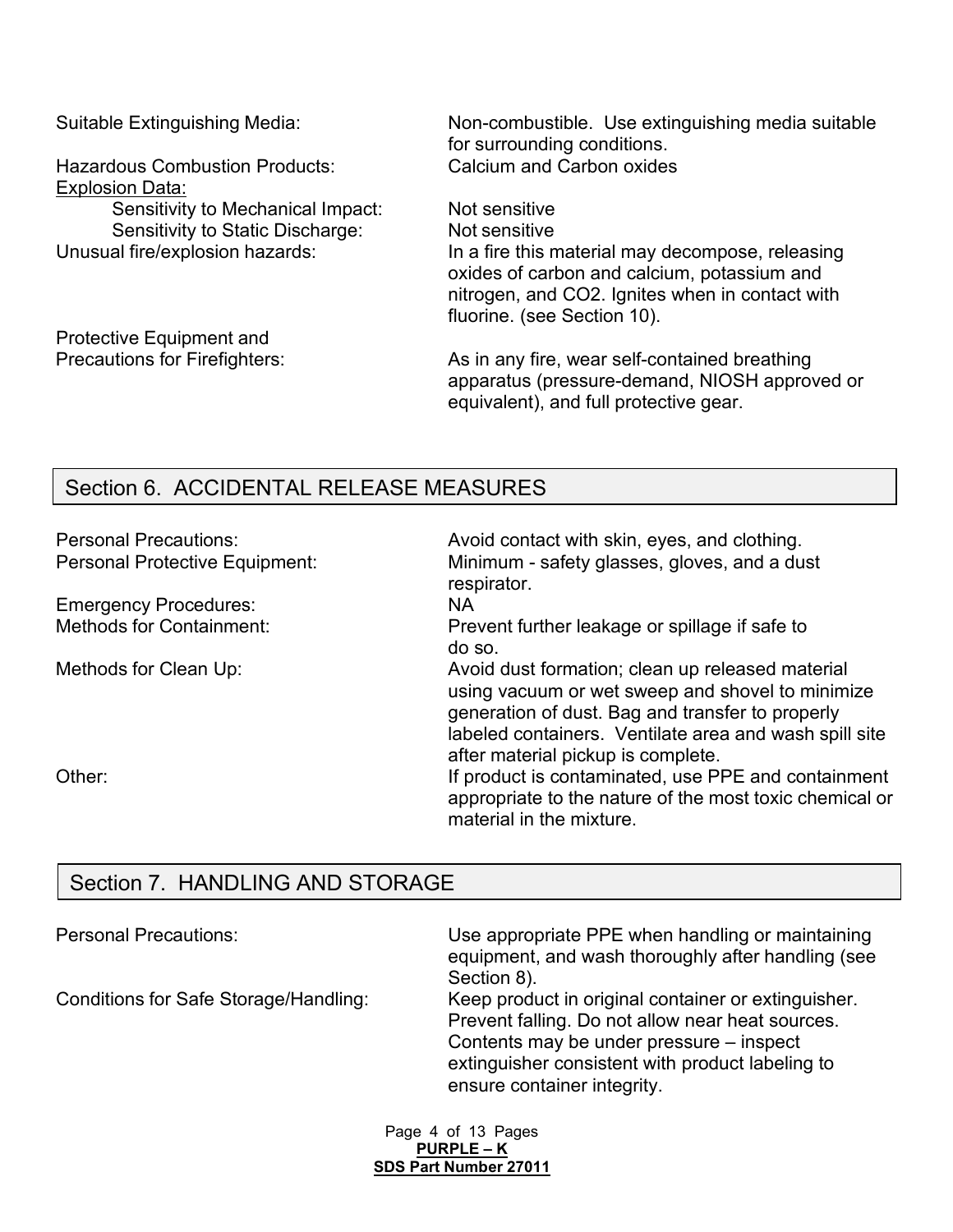Incompatible Products: Do not mix with other extinguishing agents, particularly ammonium phosphate. Incompatible with strong oxidizing agents, acids, aluminum, ammonium salts, fluorine and magnesium. Do not store in high humidity.

Hazardous Decomposition Products: Gaseous CO2 and calcium oxide. Hazardous Polymerization: Will not occur

# Section 8. EXPOSURE CONTROLS/PERSONAL PROTECTION

| <b>Chemical Name</b>                       | <b>OSHA PEL</b>                  | <b>ACGIH TLV</b>                 | <b>DFG MAK *</b>                | <b>EU BLV</b> |
|--------------------------------------------|----------------------------------|----------------------------------|---------------------------------|---------------|
| Potassium Bicarbonate                      | PNOC**                           | PNOC**                           | PNOC**                          | <b>NA</b>     |
| (potassium hydrogen carbonate)-may contain | Total dust, 15 mg/m <sup>3</sup> | Total dust, 10 mg/m <sup>3</sup> | Total dust, 4 mg/m <sup>3</sup> |               |
| minor calcium carbonate                    | Respirable fraction,             | Respirable fraction,             | Respirable                      |               |
|                                            | 5 mg/m $3$                       | $3 \text{ mg/m}^3$               | fraction, 1.5 mg/m <sup>3</sup> |               |
| Attapulgite clay                           | PNOC**                           | PNOC**                           | PNOC**                          | <b>NA</b>     |
|                                            | Total dust, 15 mg/m <sup>3</sup> | Total dust, 15 mg/m <sup>3</sup> | Total dust, 4 mg/m <sup>3</sup> |               |
|                                            | 50 ug/m <sup>3</sup> Silica      | 25 ug/m <sup>3</sup> Silica      | Respirable                      |               |
|                                            |                                  |                                  | fraction, 1.5 mg/m <sup>3</sup> |               |
| Calcium Carbonate                          | PNOC**                           | PNOC**                           | $NR***$                         | <b>NA</b>     |
|                                            | Total dust, 15 mg/m <sup>3</sup> | Total dust, 10 mg/m <sup>3</sup> |                                 |               |
|                                            | Respirable fraction, 5           |                                  |                                 |               |
|                                            | mq/m <sup>3</sup>                |                                  |                                 |               |
| Mica-                                      | PNOC**                           | PNOC**                           | PNOC**                          | <b>NA</b>     |
| potassium aluminum silicate                | Total dust, 15 mg/m <sup>3</sup> | Total dust, 10 mg/m <sup>3</sup> | Total dust, 4 mg/m <sup>3</sup> |               |
|                                            | Respirable fraction,             | Respirable fraction,             | Respirable fraction,            |               |
|                                            | 50 ug/m <sup>3</sup> Silica      | 25 ug/m <sup>3</sup> Silica      | 1.5 mg/m <sup>3</sup>           |               |
| Silicone oil                               | $NR***$                          | $NR***$                          | $NR***$                         | <b>NA</b>     |
| methyl hydrogen polysiloxane               |                                  |                                  |                                 |               |
| Violet 23 pigment oxazine dye              | $NR***$                          | $NR***$                          | $NR***$                         | <b>NA</b>     |

\*German regulatory limits \*\*PNOC = Particulates not otherwise classified (ACGIH) also known as Particulates not otherwise regulated (OSHA) \*\*\* NR = Not Regulated. All values are 8 hour time weighted average concentrations.

Engineering Controls: Showers

Eyewash stations Ventilation systems

## Personal Protective Equipment – PPE Code E:

The need for respiratory protection is not probable during short-term exposure. PPE use during production process must be independently evaluated.









Page 5 of 13 Pages **PURPLE – K SDS Part Number 27011**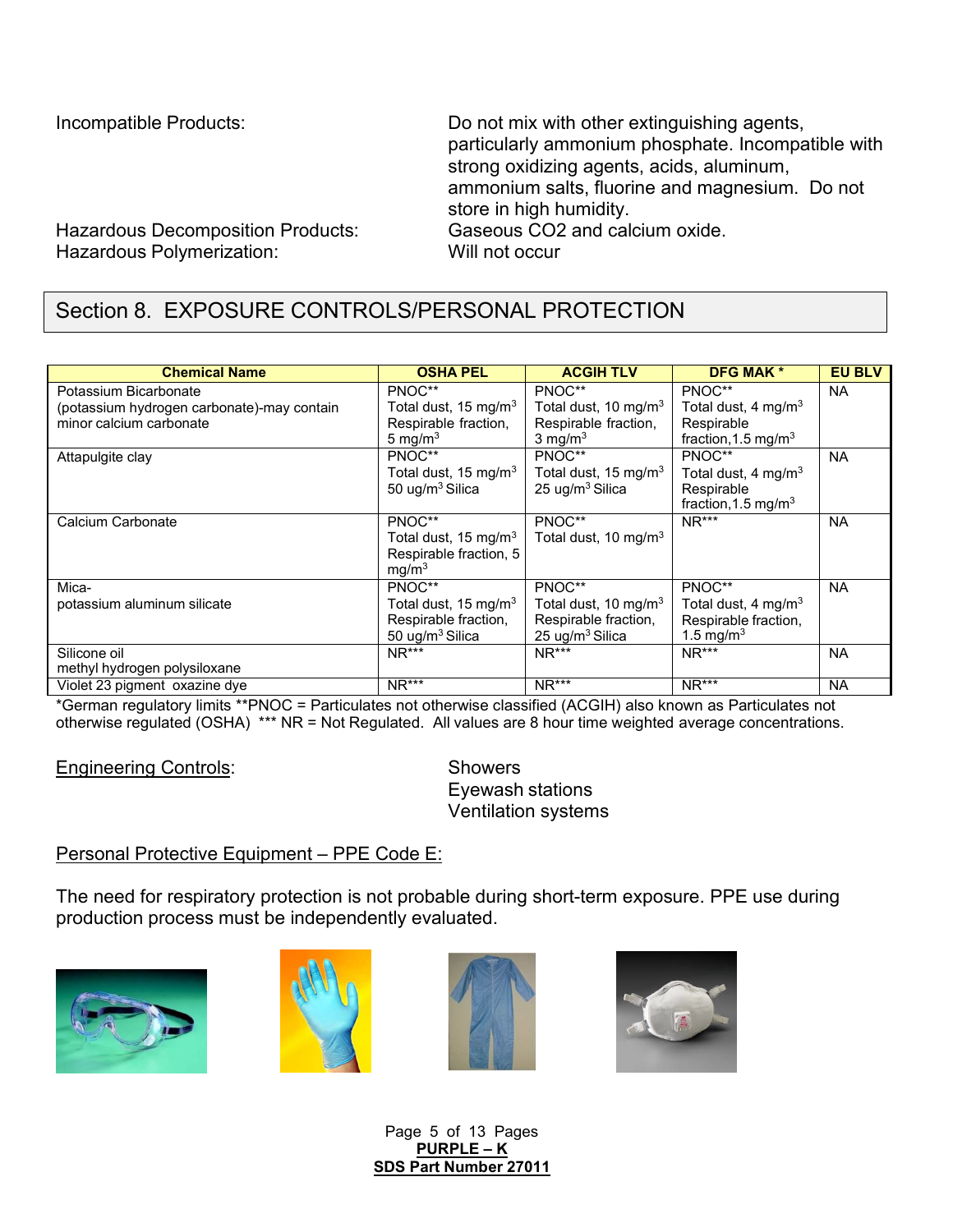| Eye/Face Protection:<br>Skin and Body Protection: | Tightly fitting safety goggles<br>Wear protective gloves/coveralls                                                                                                                                                                                                                                                                                                                                                                                                                                                                                                                                                     |
|---------------------------------------------------|------------------------------------------------------------------------------------------------------------------------------------------------------------------------------------------------------------------------------------------------------------------------------------------------------------------------------------------------------------------------------------------------------------------------------------------------------------------------------------------------------------------------------------------------------------------------------------------------------------------------|
| <b>Respiratory Protection:</b>                    | If exposure limits are exceeded or irritation is<br>experienced, NIOSH approved respiratory protection<br>should be worn. Use P100 respirators for limited<br>exposure, use air-purifying respirator (APR) with high<br>efficiency particulate air (HEPA) filters for prolonged<br>exposure. Positive-pressure supplied air respirators<br>may be required for high airborne contaminant<br>concentrations. Respiratory protection must be<br>provided in accordance with current safety and health<br>requirements. The need for respiratory protection is<br>not likely for short-term use in well ventilated areas. |
| <b>Hygiene Measures:</b>                          | Good personal hygiene practice is essential, such as<br>avoiding food, tobacco products, or other hand-to-<br>mouth contact when handling. Wash thoroughly after<br>handling.                                                                                                                                                                                                                                                                                                                                                                                                                                          |

## Section 9. PHYSICAL AND CHEMICAL PROPERTIES

Appearance: Light purple powder, odorless Freezing Point <sup>O</sup>C: No information available Physical State:<br>
pH: Crystalline Powder<br>
Crystalline Powder<br>
KHCO3: Approxima Flash Point **<sup>O</sup>**C: None Autoignition Temperature **<sup>O</sup>**C: None Flammability: Not Flammable

Volatile Component (%vol) Not Applicable Evaporation Rate: Not Applicable MMHG @ 37.8 C: Not Applicable Vapor Density: Not Applicable

Molecular Weight: KHCO3: 100.11 g/mol; CaCO3: 100.09 g/mol Odor:<br>
Odor: Threshold: 
Same Color Threshold:<br>
No information available<br>
No information available No information available Decomposition Temperature **<sup>O</sup>**C: KHCO3: 100 – 110; CaCO3: 825 Initial Boiling Point <sup>o</sup>C: KHCO3: No information available; CaCO3: 2850 KHCO3: Approximately 8.2; CaCO3: 8-9 Boiling Point/Range <sup>o</sup>C: KHCO3: Not Applicable; CaCO3: 2850<br>Melting Point/Range <sup>o</sup>C: KHCO3: 100 – 110; CaCO3: 825 KHCO3: 100 – 110: CaCO3: 825 Flammability Limits in Air <sup>o</sup>C: Upper – Not Flammable; Lower-Not Flammable Explosive Properties: KHCO3: None; CaCO3: If heated with a mixture of magnesium and hydrogen, a violent explosion can occur. Oxidizing Properties: KHCO3: None; CaCO3: No data available Vapor Pressure 20 °C: KHCO3: < 1 mm Hg; CaCO3: appr. 0 mm Hg

> Page 6 of 13 Pages **PURPLE – K SDS Part Number 27011**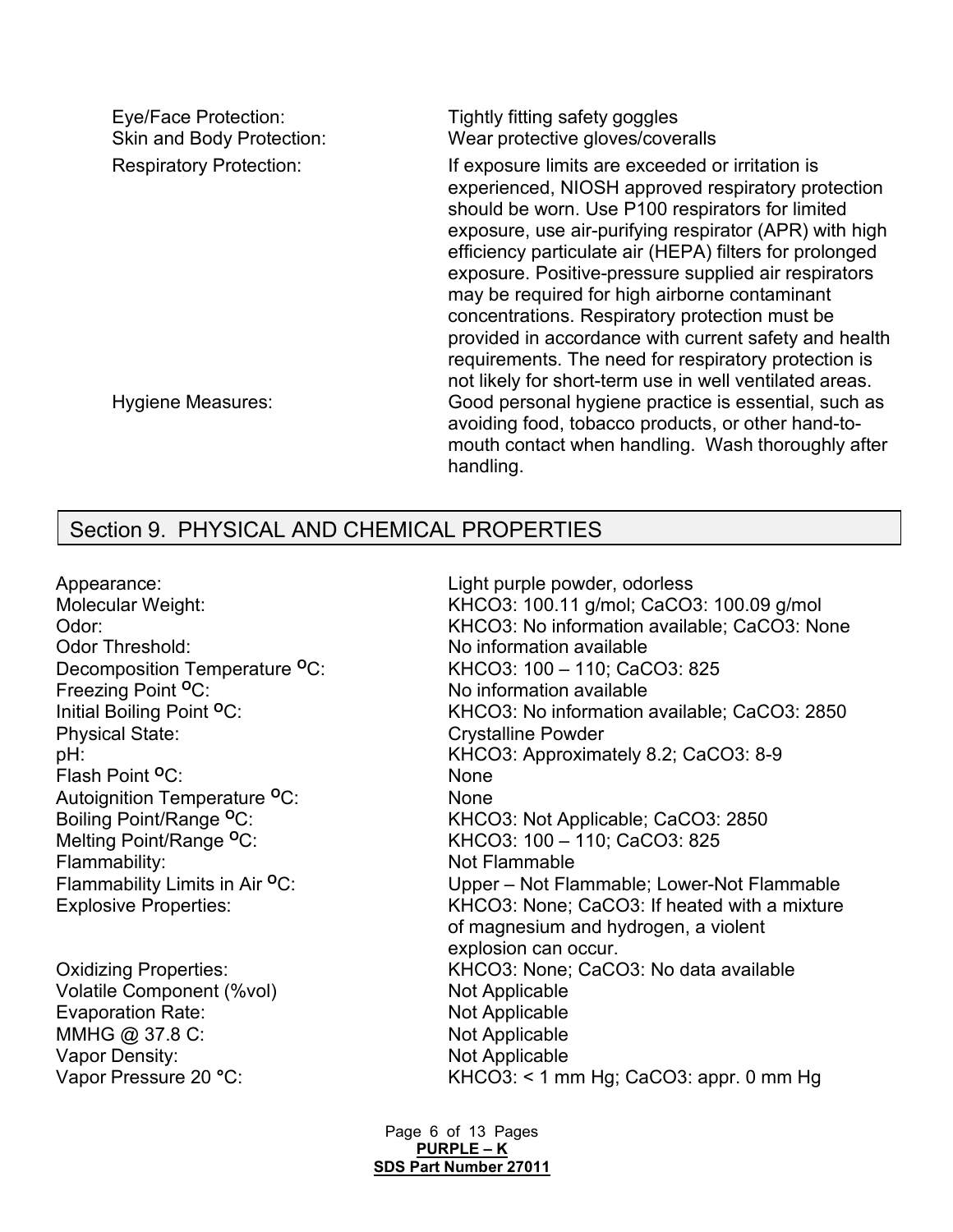Viscosity: Not Applicable.

Section 10. STABILITY AND REACTIVITY

Reactivity:

Hazardous Polymerization: Does not occur

Specific gravity: Specific gravity: Specific gravity: KHCO3: Approximately 2.17; 0.88 in aerated condition CaCO3: 2.7 Solubility: Solubility: Solubility: Solubility:  $KHCO3$ : Product is coated, not immediately soluble in water; CaCO3: 0.013 g/L at 25° C Partition Coefficient: No Information Available

Stability: Stable under recommended storage and handling conditions.<br>None Incompatibles: Strong oxidizing agents; Acids and acid salts; Ammonium phosphate, ammonium salts, lithium, aluminum, fluorine, magnesium. Protect from moisture Conditions to Avoid: Storage or handling near incompatibles. Hazardous Decomposition Products: Carbon, nitrogen, and potassium oxides, CO2. Heat of fire may release carbon monoxide. Possibility of Hazardous Reactions: KHCO3: None; CaCO3: ignites in contact with fluorine

## Section 11. TOXICOLOGICAL INFORMATION

| Likely Routes of Exposure: | Inhalation, skin and eye contact.                                                                |
|----------------------------|--------------------------------------------------------------------------------------------------|
| Symptoms:                  |                                                                                                  |
| Immediate:                 |                                                                                                  |
| Inhalation:                | Irritation, coughing.                                                                            |
| Eyes:                      | Irritation, perhaps severe.                                                                      |
| Skin:                      | Irritation.                                                                                      |
| Delayed:                   | Symptoms appear to be relatively immediate                                                       |
| <b>Acute Toxicity:</b>     | Relatively non-toxic.                                                                            |
| <b>Chronic Toxicity:</b>   |                                                                                                  |
| Short-term Exposure:       | None known.                                                                                      |
| Long-term Exposure:        | As with all dusts, pneumoconiosis, or "dusty lung"<br>disease, may result from chronic exposure. |

#### **Acute Toxicity Values – Health**

| <b>Chemical Name</b>  | <b>LD50</b>      |                          | <b>LC50 (Inhalation)</b> |
|-----------------------|------------------|--------------------------|--------------------------|
|                       | Oral             | <b>Dermal</b>            |                          |
| Potassium bicarbonate | 2825 mg/kg (rat) | >2000 mg/kg (rabbit)     | 4.96 mg/l (rat)          |
| Mica                  | None             | None                     | None                     |
| Calcium Carbonate     | 6450 mg/kg (rat) | 500 mg/kg 24 hr (rabbit) | None                     |
| Attapulgite clay      | None             | None                     | None                     |
| Silicone oil          | None             | None                     | None                     |
| Violet 23 pigment     | None             | None                     | None                     |

Page 7 of 13 Pages **PURPLE – K SDS Part Number 27011**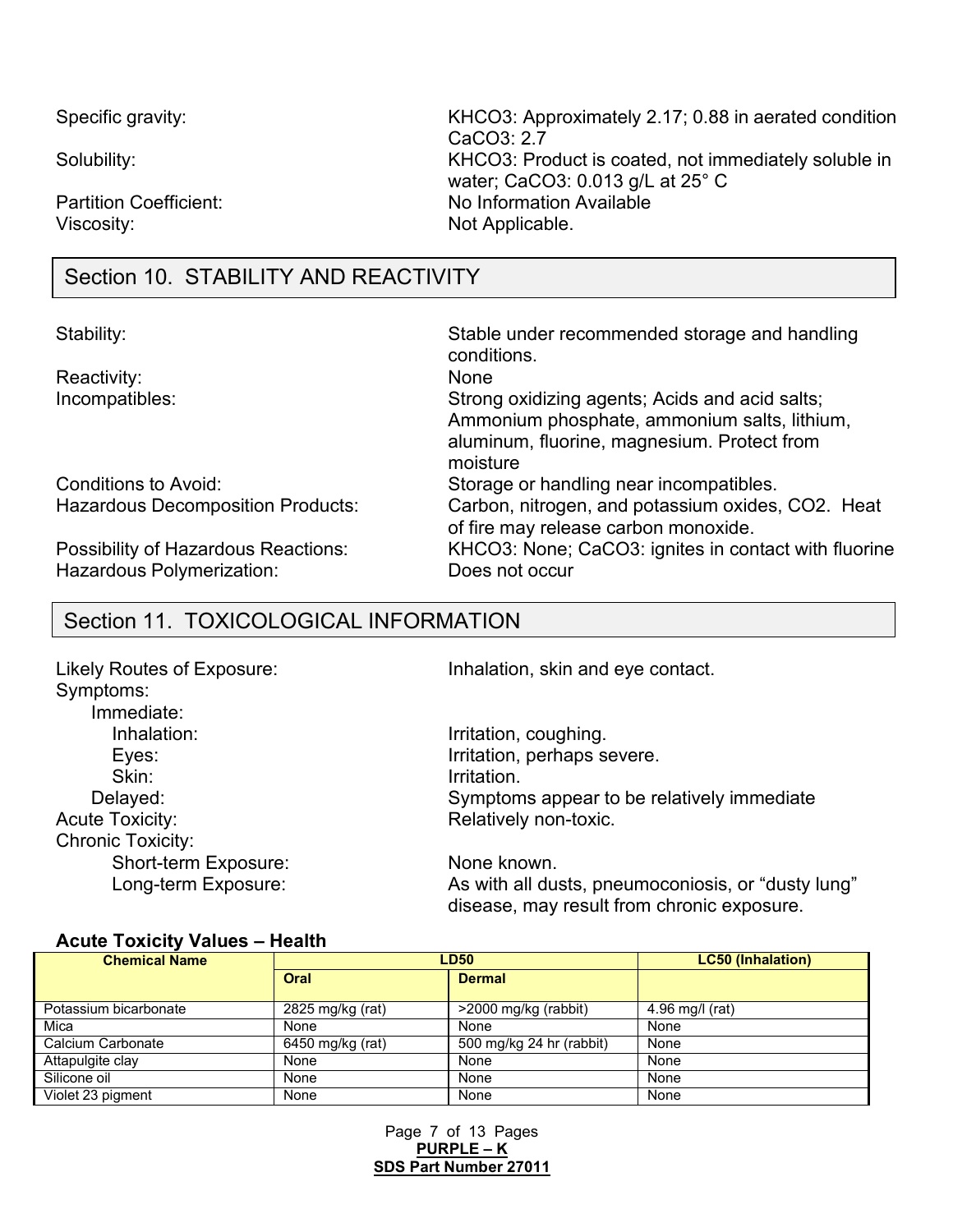Target Organs and Effects (TOST):

Reproductive Toxicity: This product's ingredients are not known to have reproductive or teratogenic effects.<br>Respiratory system (mild irritant).

This product is a mild irritant to epithelial tissue, (eyes, mucous membranes, skin) and may aggravate dermatitis. No information was found indicating the product causes sensitization.

### **Other Toxicity Categories**

| <b>Chemical Name</b>             | <b>Germ Cell</b><br><b>Mutagenicity</b> | <b>Carcino-</b><br>genicity | <b>Repro-</b><br>ductive | <b>TOST</b><br><b>Single Exp</b> | <b>TOST</b><br><b>Repeated Exp</b> | <b>Aspiration</b> |
|----------------------------------|-----------------------------------------|-----------------------------|--------------------------|----------------------------------|------------------------------------|-------------------|
| Potassium Bicarbonate12          | None                                    | None                        | None                     | Cat 3                            | None                               | None              |
| Attapulgite clay                 | None                                    | None                        | None                     | None                             | Kidnev                             | None              |
| Mica                             | None                                    | None                        | None                     | None                             | None                               | None              |
| Silicone oil                     | None                                    | None                        | None                     | None                             | None                               | None              |
| Violet 23 pigment oxazine<br>dye | None                                    | None                        | None                     | None                             | None                               | None              |

# Section 12. ECOLOGICAL INFORMATION

| Ecotoxicity:                                                         | Low risk.                                         |
|----------------------------------------------------------------------|---------------------------------------------------|
| Persistence/Degradability:                                           | Degrades rapidly in humid/wet environment.        |
| Probability of rapid biodegradation:                                 | KHCO3 Est: 0.718 (Rapid); CaCO3: (Rapid)          |
| Anaerobic biodegradation probability:                                | KHCO3 Est: 0.836 (Rapid); CaCO3: (Rapid)          |
| <b>Bioconcentration factor:</b>                                      | KHCO3: 3.16 L/kg; CaCO3: 3.162 L/kg               |
| Bioaccummulation potential:                                          | KHCO3: Low. Est biotransformation half-           |
|                                                                      | like 0.012 days                                   |
|                                                                      | CaCO3: Low. Est biotransformation half-like       |
|                                                                      | $0.004$ days                                      |
| Mobility in soil:                                                    | KHCO3: Log Koc: Est -2.062;                       |
|                                                                      | CaCO3: Log Koc: Est -0.478                        |
| Log Koa:                                                             | Not applicable                                    |
| Log Kaw:                                                             | Not applicable                                    |
| Fraction sorbed to airborne particulates: KHCO3: 0.886; CaCO3: 0.052 |                                                   |
| Atmospheric oxidation half-life:                                     | KHCO3: 20.6 days; CaCO3: Not Applicable           |
| Level III Fugacity Model:                                            | KHCO3: 62% soil, 37% water, <0.1% sediment, air   |
|                                                                      | CaCO3: 93% soil, 37.69% water, <0.1% sediment air |

NOTE: KHCO3 - Potassium bicarbonate; CaCO3 – Calcium carbonate

Other Adverse Ecological Effects: No other known effects at this time.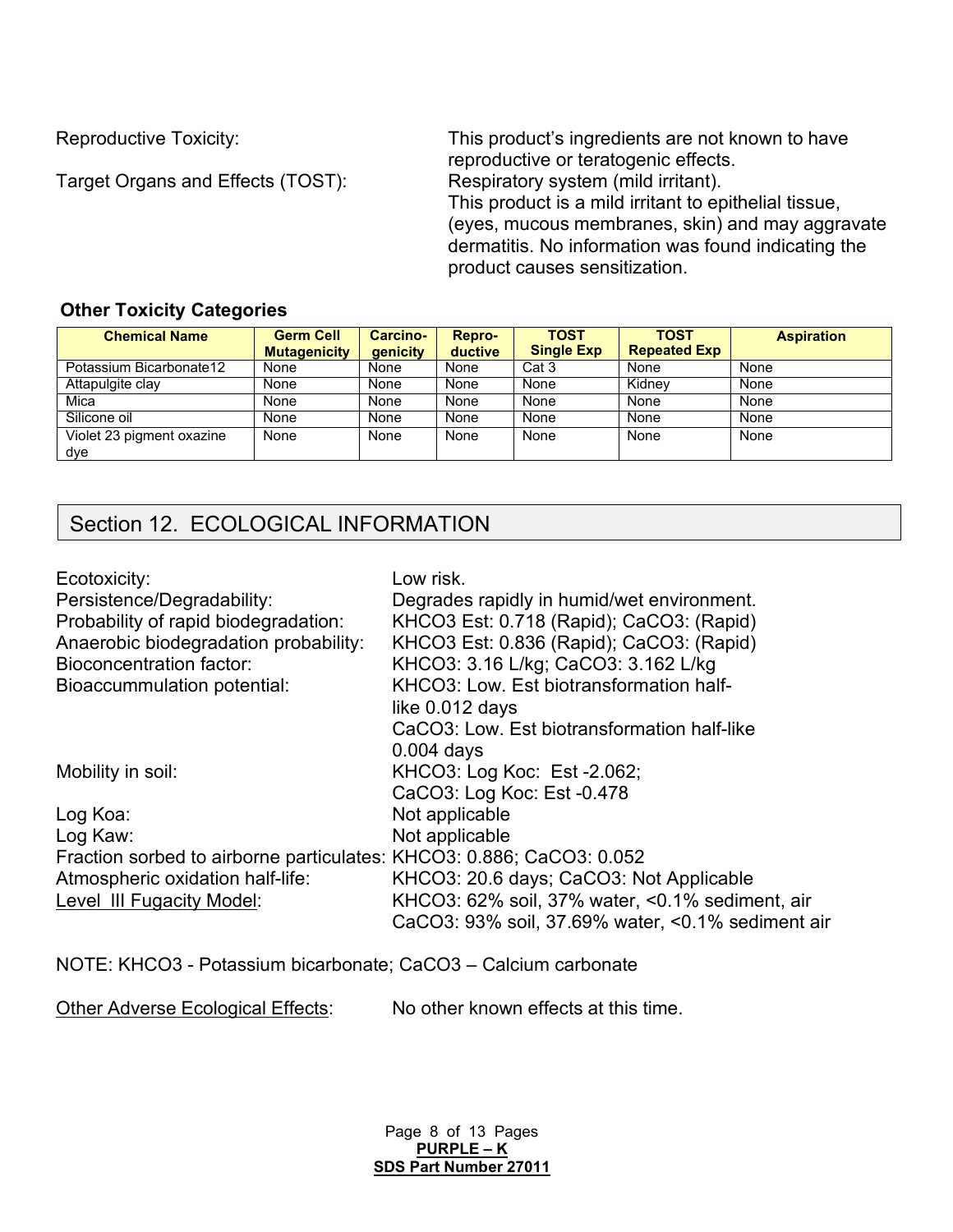#### **Aquatic Toxicity Values - Research**

| <b>Chemical Name</b>  | Acute (LC50)                                            | <b>Chronic (LC50)</b> |
|-----------------------|---------------------------------------------------------|-----------------------|
| Potassium bicarbonate | Cat IV; 1300 mg/l (rainbow trout), 96 hr.               | N/A                   |
|                       | 630 mg/l (water flea) 48 hr., mortality min. at 94 mg/l |                       |
|                       | 260 mg/l (flathead minnow), mortality min. dose         |                       |
| Mica                  | N/A                                                     | N/A                   |
| Calcium carbonate     | N/A                                                     | N/A                   |
| Attapulgite clay      | N/A                                                     | N/A                   |
| Silicone oil          | N/A                                                     | N/A                   |
| Violet 23 pigment     | N/A                                                     | N/A                   |

#### **Aquatic Toxicity Values – Calculated Estimates**

| <b>Chemical Name</b>  | Acute (LC50)                                      | <b>Chronic (LC50)</b>     |
|-----------------------|---------------------------------------------------|---------------------------|
| Potassium bicarbonate | 8259 mg/l Fish 96 hr;<br>3737 mg/l Daphnid 48 hr; | 1088 mg/l Gr. Algae 96 hr |
| Mica                  | N/A                                               | N/A                       |
| Calcium carbonate     | N/A                                               | N/A                       |
| Attapulgite clay      | N/A                                               | N/A                       |
| Silicone oil          | N/A                                               | N/A                       |
| Violet 23 pigment     | N/A                                               | N/A                       |

## Section 13. DISPOSAL CONSIDERATIONS

Safe Handling Safe Handling Safe Handling and wash thoroughly after handling (see Section 8). Waste Disposal Considerations Dispose in accordance with federal, state, and local regulations. Contaminated Packaging **Dispose in accordance with federal, state, and local** 

#### NOTES:

This product is not a RCRA characteristically hazardous or listed hazardous waste. Dispose of according to state or local laws, which may be more restrictive than federal laws or regulations. Used product may be altered or contaminated, creating different disposal considerations.

regulations.

## UN Number: NA UN Proper Shipping Name: NA<br>Transport Hazard Class: NA Transport Hazard Class: Packing Group: NA Marine Pollutant? NO

Section 14. TRANSPORT INFORMATION

Page 9 of 13 Pages **PURPLE – K SDS Part Number 27011**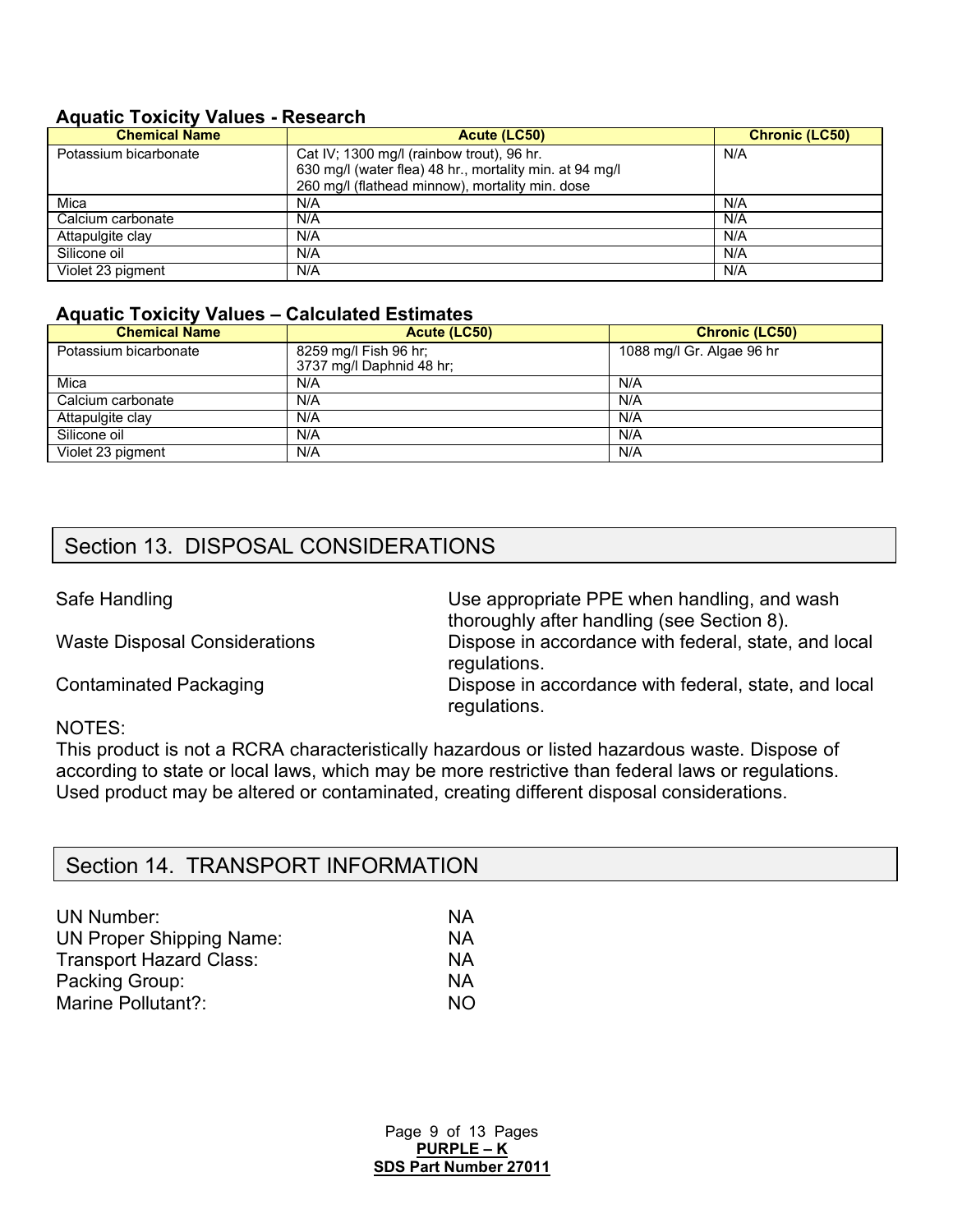See current applicable transport regulations (DOT - Ground, IATA – Air, IMDG – Maritime) prior to shipping.

#### NOTES:

This product is not defined as a hazardous material under U.S. Department of Transportation (DOT) 49 CFR 172, or by Transport Canada "Transportation of Dangerous Goods" regulations.

### Special Precautions for Shipping:

The transportation information above covers the Purple K dry chemical extinguisher agent as shipped in bulk containers and not when contained in fire extinguishers or fire extinguisher systems. If shipped in a stored pressure-type fire extinguisher, and pressurized with a non-flammable, non-toxic inert expellant gas, the fire extinguisher is considered a hazardous material by the US Department of Transportation and Transport Canada. The proper shipping name shall be FIRE EXTINGUISHER and the UN designation is UN 1044. The DOT hazard class/division is LIMITED QUANTITY when pressurized to less than 241 psig and when shipped via highway or rail. UN Class 2.2. Non-Flammable Gas when shipping via air. Packing Group – N/A

## Section 15. REGULATORY INFORMATION

**International Inventory Status**: All ingredients are on the following inventories

| <b>Country(ies)</b>      | <b>Agency</b> | <b>Status</b> |
|--------------------------|---------------|---------------|
| United States of America | <b>TSCA</b>   | Yes           |
| Canada                   | <b>DSL</b>    | Yes           |
| Europe                   | EINECS/ELINCS | Yes           |
| Australia                | <b>AICS</b>   | Yes           |
| Japan                    | MITI          | Yes           |
| South Korea              | KECL          | Yes           |

#### **REACH Title VII Restrictions**: No information available

| <b>Chemical Name</b>            | <b>Dangerous</b><br><b>Substances</b> | <b>Organic</b><br><b>Solvents</b> | <b>Harmful</b><br><b>Substances</b><br><b>Whose Names</b><br>Are to be<br>Indicated on<br>Label | <b>Pollution</b><br><b>Release and</b><br><b>Transfer</b><br><b>Registry (Class</b><br>TD. | <b>Pollution</b><br><b>Release and</b><br><b>Transfer</b><br><b>Registry (Class</b> | <b>Poison and</b><br><b>Deleterious</b><br><b>Substances</b><br><b>Control Law</b> |
|---------------------------------|---------------------------------------|-----------------------------------|-------------------------------------------------------------------------------------------------|--------------------------------------------------------------------------------------------|-------------------------------------------------------------------------------------|------------------------------------------------------------------------------------|
| Potassium<br><b>Bicarbonate</b> | Not Applicable                        | Not Applicable                    | Not Applicable                                                                                  | Not Applicable                                                                             | Not Applicable                                                                      | Not Applicable                                                                     |
| Calcium<br>Carbonate            | Not Applicable                        | Not Applicable                    | Not Applicable                                                                                  | Not Applicable                                                                             | Not Applicable                                                                      | Not Applicable                                                                     |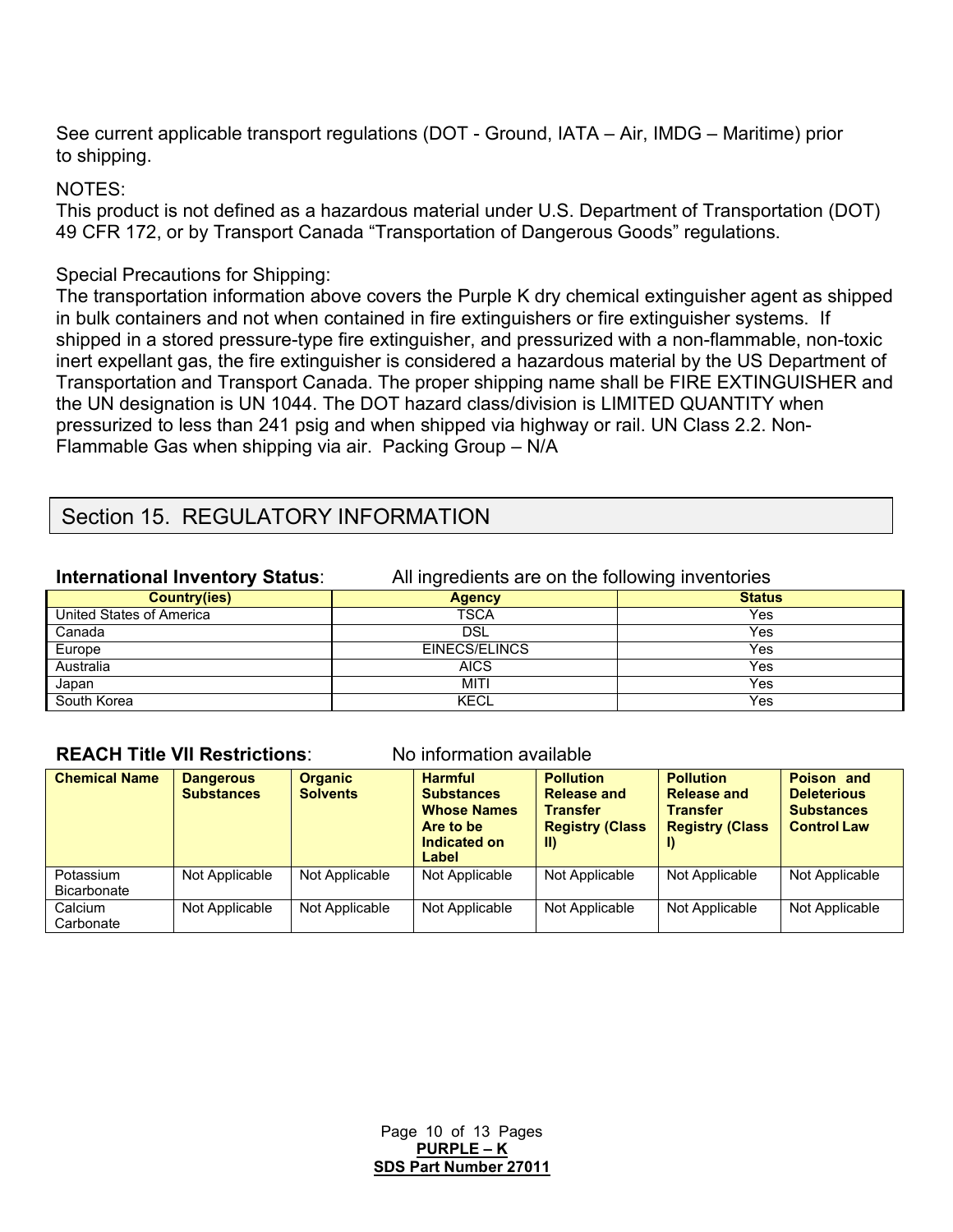| <b>Component</b>                                                                | <b>ISHA - Harmful</b><br><b>Substances</b><br><b>Prohibited for</b><br><b>Manufacturing,</b><br>Importing,<br><b>Transferring, or</b><br><b>Supplying</b> | <b>ISHA - Harmful</b><br><b>Substances</b><br><b>Requiring</b><br><b>Permission</b> | <b>Toxic Chemical</b><br><b>Classification</b><br>Listing (TCCL) -<br><b>Toxic Chemicals</b> | <b>Toxic Release</b><br><b>Inventory (TRI) -</b><br><b>Group I</b> | <b>Toxic Release</b><br><b>Inventory (TRI) -</b><br><b>Group II</b> |
|---------------------------------------------------------------------------------|-----------------------------------------------------------------------------------------------------------------------------------------------------------|-------------------------------------------------------------------------------------|----------------------------------------------------------------------------------------------|--------------------------------------------------------------------|---------------------------------------------------------------------|
| Potassium<br>Bicarbonate<br>298-14-6 (>35)                                      | Not Applicable                                                                                                                                            | Not Applicable                                                                      | Not Applicable                                                                               | Not Applicable                                                     | Not Applicable                                                      |
| Attapulgite clay<br>298-14-6 (>4)                                               | Not Applicable                                                                                                                                            | Not Applicable                                                                      | Not Applicable                                                                               | Not Applicable                                                     | Not Applicable                                                      |
| Mica-<br>potassium<br>aluminum silicate<br>120001-26-2 (>2)                     | Not Applicable                                                                                                                                            | Not Applicable                                                                      | Not Applicable                                                                               | Not Applicable                                                     | Not Applicable                                                      |
| Calcium<br>Carbonate<br>1317-65-3<br>( > 40)                                    | Not Applicable                                                                                                                                            | Not Applicable                                                                      | Not Applicable                                                                               | Not Applicable                                                     | Not Applicable                                                      |
| Silicone oil<br>methyl hydrogen<br>polysiloxane<br>$63148 - 57 - 2 \approx 0.5$ | Not Applicable                                                                                                                                            | Not Applicable                                                                      | Not Applicable                                                                               | Not Applicable                                                     | Not Applicable                                                      |
| Violet 23 pigment<br>oxazine dye<br>6358-30-1 (<0.2)                            | Not Applicable                                                                                                                                            | Not Applicable                                                                      | Not Applicable                                                                               | Not Applicable                                                     | Not Applicable                                                      |

## **European Risk and Safety phrases**:

| <b>EU Classification:</b> | Xi       | Irritant                                                              |
|---------------------------|----------|-----------------------------------------------------------------------|
| R Phrases:                | 20       | Harmful by inhalation.                                                |
|                           | 36/37    | Irritating to eyes, respiratory system.                               |
|                           | 38       | Irritating to skin.                                                   |
|                           | 39       | Danger of very serious irreversible effects.                          |
|                           | 40       | Limited evidence of carcinogenic effect.                              |
|                           | 41       | Risk of serious damage to eyes.                                       |
| S Phrases:                | 22       | Do not breath dust.                                                   |
|                           | 24/25    | Avoid contact with skin and eyes.                                     |
|                           | 26       | In case of contact with eyes, rinse                                   |
|                           |          | immediately with plenty of water and seek                             |
|                           |          | medical advice.                                                       |
|                           | 36/37/39 | Wear suitable protective clothing, gloves and<br>eye/face protection. |
|                           |          |                                                                       |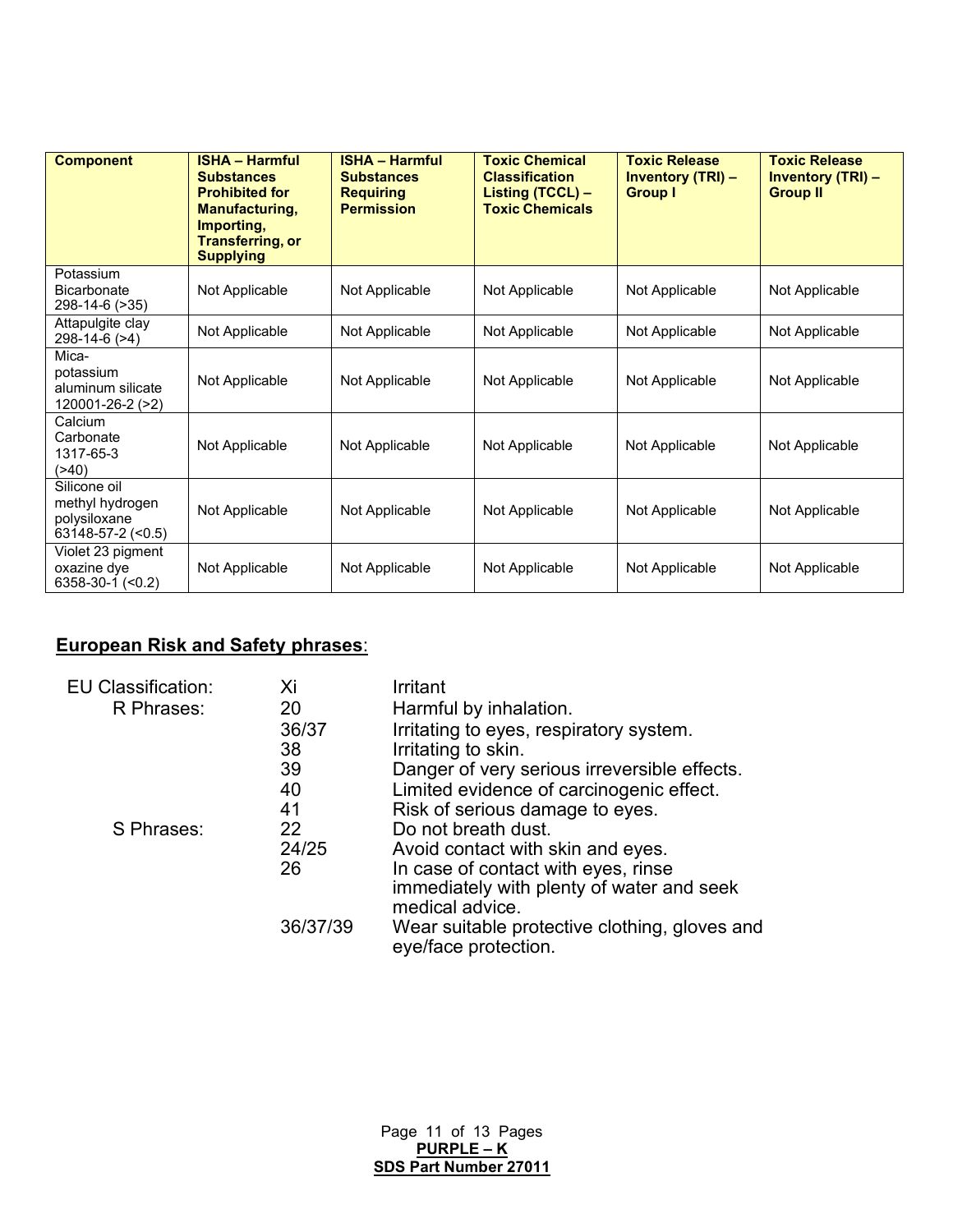### **U.S. Federal Regulatory Information**:

## **SARA 313**:

Section 313 of Title III of the Superfund Amendments and Reauthorization Act of 1986 (SARA) - This product does not contain and chemicals which are subject to the reporting requirements of the Act and Title 40 of the Code of Federal Regulations, Part 372. None of the chemicals in this product are under SARA reporting requirements or have SARA threshold planning quantities (TPQs) or CERCLA reportable quantities (RQs) or are regulated underTSCA 8(d).

### **SARA 311/312 Hazard Categories**:

| <b>Acute Health Hazard</b>          | N٥  |
|-------------------------------------|-----|
| <b>Chronic Health Hazard</b>        | N٥  |
| Fire Hazard                         | N٥  |
| Sudden Release of Pressure Hazard-* | Yes |
| <b>Reactive Hazard</b>              | N٥  |
|                                     |     |

\* - Only applicable if material is in a pressurized extinguisher.

#### Clean Water/Clean Air Acts:

This product does not contain any substances regulated as pollutants pursuant to the Clean Water Act (40 CFR 122.21 and 40 CFR 122.42) or Clean Air Act, Section 112 Hazardous Air Pollutants (HAPs) (see 40 CFR 61) and Section 112 of the Clean Air Act Amendments of 1990.

#### **U.S. State Regulatory Information**:

Chemicals in this product are covered under specific State regulations, as denoted below:

**Alaska** - Designated Toxic and Hazardous Substances: None **California** – Permissible Exposure Limits for Chemical Contaminants: None **Florida** – Substance List: Mica Dust **Illinois** – Toxic Substance List: None **Kansas** – Section 302/303 List: None **Massachusetts** – Substance List: Mica Dust **Minnesota** – List of Hazardous Substances: None **Missouri** – Employer Information/Toxic Substance List: None **New Jersey** – Right to Know Hazardous Substance List: None **North Dakota** – List of Hazardous Chemicals, Reportable Quantities: None **Pennsylvania** – Hazardous Substance List: None

> Page 12 of 13 Pages **PURPLE – K SDS Part Number 27011**